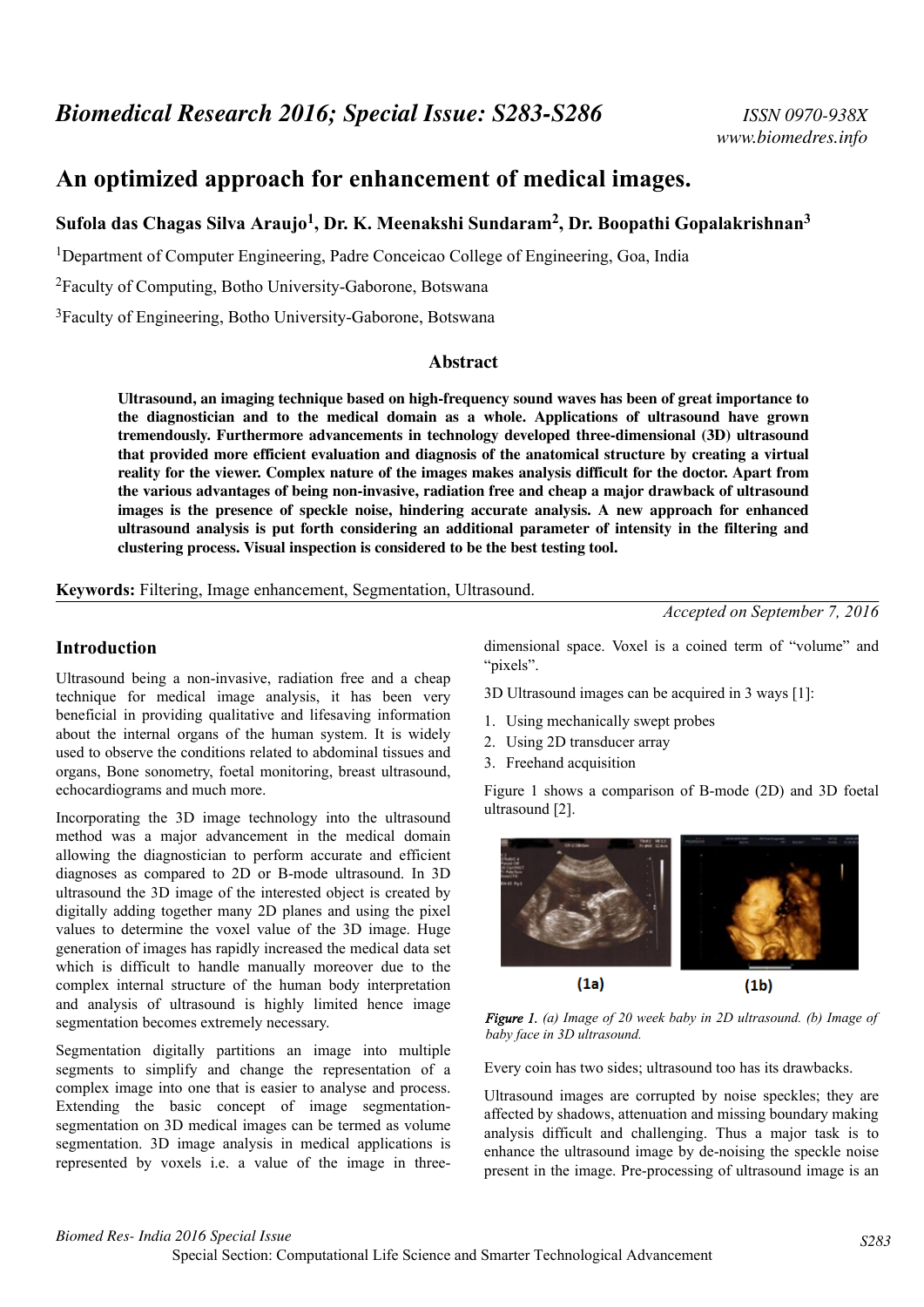essential step to be carried out before using the image for further processing.

# **Technique**

An image obtained is not always 100% pure; it is corrupted by additional unwanted signals which are termed as noise. Noise in an image is introduced during the acquisition and transmission of the image. Noise can be classified into different categories: impulse noise, amplifier noise, multiplicative noise, periodic noise. Based on the category the noise belongs specific de-noising approaches are adopted to handle the removal of noise.

Ultrasound imaging is a very important diagnostic tool in medical analysis. Unfortunately these images are degraded by the presence of speckle noise which affects the fine details thus hindering the accurate analysis of the structure.

Speckle noise reduction is a mandatory pre-processing step for effective diagnosis [3]. During the removal of noise it is necessary to make sure the essentials features of the image are preserved and not lost during de-noising. A key property of speckle noise is its multiplicative nature.

Speckle noise can be represented as [4] shown in Equation 1

G (n, m) = f (n, m)<sup>\*</sup> u (n, m) +  $\xi$  (n, m)  $\to$  (1)

where  $g(n, m)$  is the observed image, u  $(n, m)$  is the multiplicative component and  $\xi$  (n, m) is the additive component of the speckle noise. Here n and m denotes the axial and lateral indices of the image samples.

However, Equation 1 consists of an additive component

ξ (n, m) which does not play a major role in the computation hence this additive component for ultrasound images is almost negligible and can be ignored. Thus Equation 1 can be rewritten as shown in Equation 2

 $g(n, m) = f(n, m) \times u(n, m) \rightarrow (2)$ 

A convenient approach to remove noise from an image is by the technique of filtering. Filtering of an image is usually performed to either smoothen the image by suppressing high frequencies or enhance the image by suppressing low frequencies. Among the various available filters it has been seen that the median filter is the most appropriate [5,6] for speckle noise removal in ultrasound images. Median filter is a non-linear filter widely used as it is very effective for removing noise while preserving edges. It works by moving through the image pixel by pixel, replacing each value with the median value of neighbouring pixels.

Processing the image by only filtering gives an output fair enough but not very satisfactory thus in this study we put forth a new approach considering additional parameters along with the technique of segmentation. The outcome of the initial approach leads us to incorporate additional parameters to yield improved outcomes in the next approaches. Details and analysis of the approaches are given below.

## **Data set**

The data used in this study is an ultrasound image of a 29 week foetus received from Apollo Victor Hospital Margao, Goa, a franchisee of Apollo Hospitals Enterprise LTD with the consultation of Dr. Paresh Desai, Senior Consultant and Radiologist at Apollo Victor, Margao, Goa.

**Initial approach:** In the initial approach we merely pass the raw unprocessed image through the median filter with the aim to get rid of the speckle noise present. On doing this the output image contains a reduced percentage of speckles in it. However the clarity of the image is not satisfactory.

Figure 2 shows the flow chart of the process. Figure 3 shows the transform from the initial image to the filtered image.



*Figure 2. The flow of the initial process, passing the image through median filter.*





**Improved method:** The output of the previous method was not very impressive hence to yield better result we incorporate an additional parameter of intensity into the process whereby we first extract each color component of the image i.e. the Red, Green and Blue components (RGB). On obtaining the RGB components the intensity of the image is calculated using the formula of Equation 3.

Intensity= $0.3 \times$  Red+ $0.5 \times$  Green+ $0.2 \times$  Blue  $\rightarrow$  (3)

The process adopted is shown in the flow chart of Figure 4.

The improved transformation of the image on obtaining the intensity value and passing through the filter is shown in Figure 5.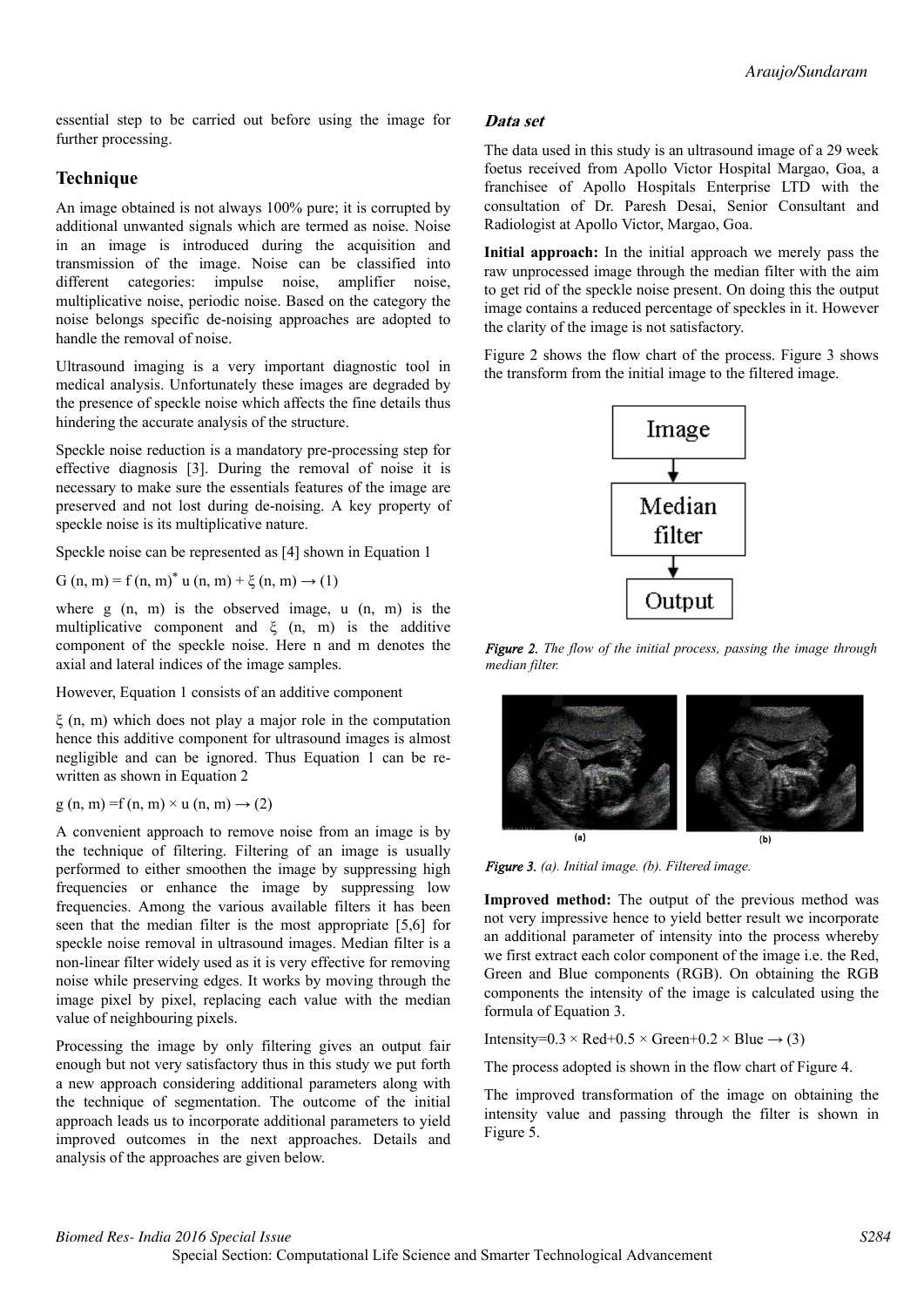

*Figure 4. The flow of the improved process based on intensity.*



*Figure 5. (a) Intensity obtained image. (b) Filtered image.*

# **Proposed method**

With the addition of the Intensity parameter the result obtained was satisfactory however to yet reduces the noise of the image in order to yield a better and efficient result. We have proposed a novel method which filters the image with the intensity parameter included in additional parameters and perform segmentation of the image based on the fuzzy c-means concept before passing the image through the filter. The segmentation of the image is performed by the method of clustering. The basic idea in clustering is grouping of objects such that object of one group are similar to one another rather than object of other groups. Clustering can be categorized into: exclusive clustering, hierarchical clustering and overlapping clustering. Fuzzy c-means is an overlapping clustering algorithm.

In the proposed method we initially obtain the intensity scale of the image thereafter grouping every pixel of the image on the concept of fuzzy c-means algorithm. On performing the clusters, each of these clusters are passed through the filter. The filtered result of each cluster is then put together to result in the overall image.

Figure 6 depicts the flow of the process of the proposed method. The clusters obtained by fuzzy c-means clustering.

In Figure 7 the clustered obtained by fuzzy c-means clustering are shown.

Figure 8 shows the result of the image obtained on applying the proposed method.

Observation shows that results obtained through our proposed method are better as compared to the initial and improved approaches. Visual inspection being one of the most reliable, strong and efficient testing tool. To support our results we have calculated and compared the outputs of each method against root mean square error measure.



*Figure 6. Flow chart of the proposed method.*



*Figure 7. Clusters obtained by fuzzy c-means.*